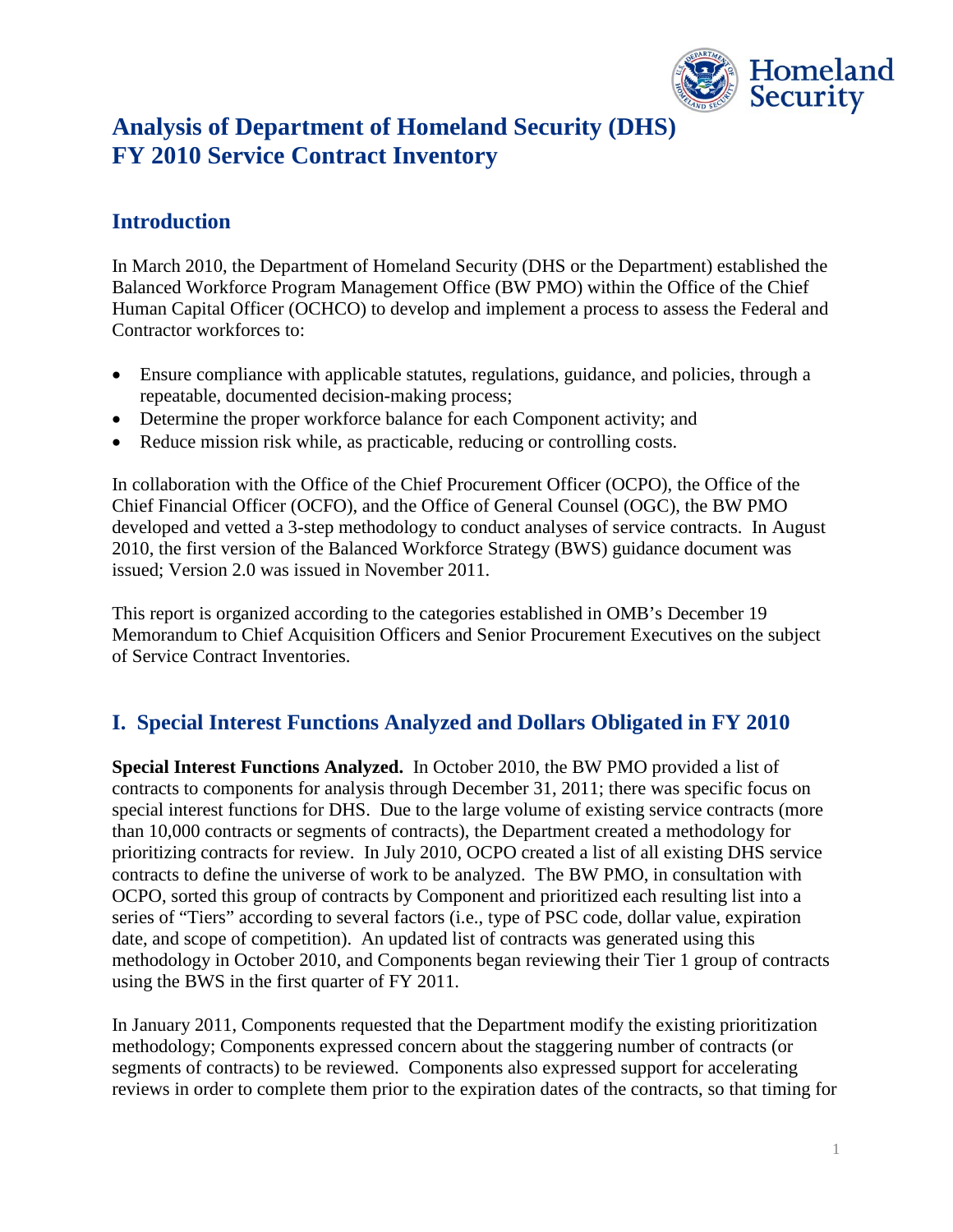any needed rebalancing could be optimal. Consequently, a new contract prioritization strategy was established in February 2011. The Reference PIID (Procurement Instrument Identification Document) Number was used to identify primary source contracts.<sup>[1](#page-1-0)</sup> Then, PIID/Primary Source contracts were put in order by final expiration dates.<sup>[2](#page-1-1)</sup> Components then were instructed to "cross-walk" the October 2010 list of contracts to account for each one, and indicate how it was now being scheduled for analysis.

The review provided in this report is based on the contracts that Components analyzed using both approaches. The prioritization method applied in February 2011 did not include PSC codes as a stand-alone criterion. However, a number of contracts were categorized in the Special Interest Function codes and are discussed in this report.

In May 2011, the Department provided its final Special Interest Function List to OMB to meet its requirement for conducting analyses of specified service contracts (Memorandum attached). The Department adopted a subset of the codes recommended by OMB and added two codes. DHS' Special Interest Functions are:

- R405 Operations Research and Quantitative Analysis Services
- R406 Policy Review/Development Services
- R407 Program Evaluation Services
- R408 Program Management/Support Services
- R409 Program Review/Development Services
- R413 Specifications Development Services
- R421 Technical Assistance
- R423 Intelligence Services

**Dollars Obligated in FY 2010.** For the Special Interest Function contracts analyzed through the BWS approach, the total amount obligated was \$453,978,330.62.

## **II. Methodology Used to Support Analysis**

The Balanced Workforce Strategy was created as a comprehensive approach to comply with relatively new policies, statutes, regulations, and guidance issued by the President, Congress, OMB, and DHS leadership that relate to managing the total Federal workforce, both Federal employees and private-sector contractors.

The Department adopted the BWS in August 2010 to undertake a thorough, repeatable, risk analysis to make workforce planning decisions. The Strategy is comprised of a set of processes that, repeated on a regular basis, enable the Department to achieve the appropriate mix of Federal employees and contractors to accomplish the Department's mission while minimizing mission

<span id="page-1-0"></span><sup>&</sup>lt;sup>1</sup> During the Tier 1 pilot, we learned that the list of contracts contained a variety of contract vehicles, including Task Orders. This list made it challenging to analyze a "contract," so it was recommended that the primary contract be used instead.

<span id="page-1-1"></span><sup>&</sup>lt;sup>2</sup> Components recommended the use of the final expiration date, in order to better plan for conversion, if that was the result of the analysis.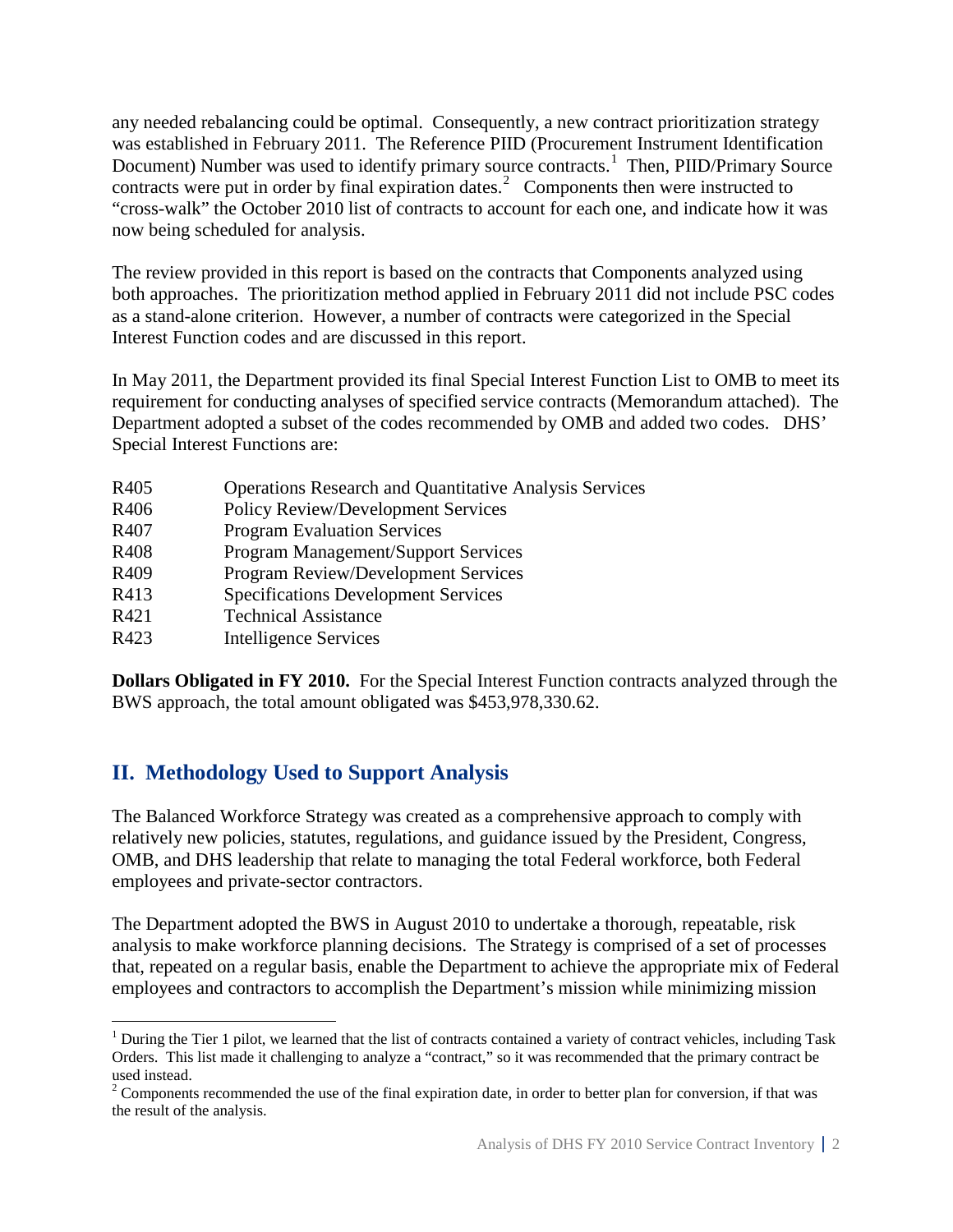risk that may result from an over-reliance on contractors. Following these processes should enable DHS to:

- Achieve the appropriate mix of Federal and contractor skills, expertise, experience and other assets necessary to effectively achieve the Department's mission;
- Ensure that inherently governmental functions and unauthorized personal services are not performed by contractors;
- Dedicate an adequate number of Federal employees to the performance of critical functions or functions that are closely associated with inherently governmental such that the Department can maintain control of its mission and operations;
- Give consideration to using, on a regular basis, Federal employees to perform new functions and functions that are performed by contractors that could be performed by Federal employees (and Special Consideration to the use of Federal employees in those areas specifically identified by law); and
- Integrate management and planning activities to reduce risk to the Department's mission and promote improvements in the Department's economy, efficiency and performance.



The following chart provides an overview of the BWS process.

Information for this report is based in large part on analyses generated through the BWS Tool, an automated decision support survey. The analysis using the BWS Tool enables Components to categorize work as, among other things, inherently governmental function (in accordance with OFFP Policy Letter 11-01, FAR 7.5, HSAM 3007.5), personal services (in accordance with FAR 37.1), closely associated with an inherently governmental (OFFP Policy Letter 11-01, OFPP M-09-26 memo, FAR 7.5 & 37.1, Section 736), or a critical function (OFPP Policy Letter 11-01). Other significant analytic aspects include assessment of possible mission risk, the level of contractor oversight and management needed, mitigation strategies, and cost analysis. Based on the analysis, the BWS Tool provides a recommended sourcing decision on whether the work is appropriate for federal or contract performance, or both.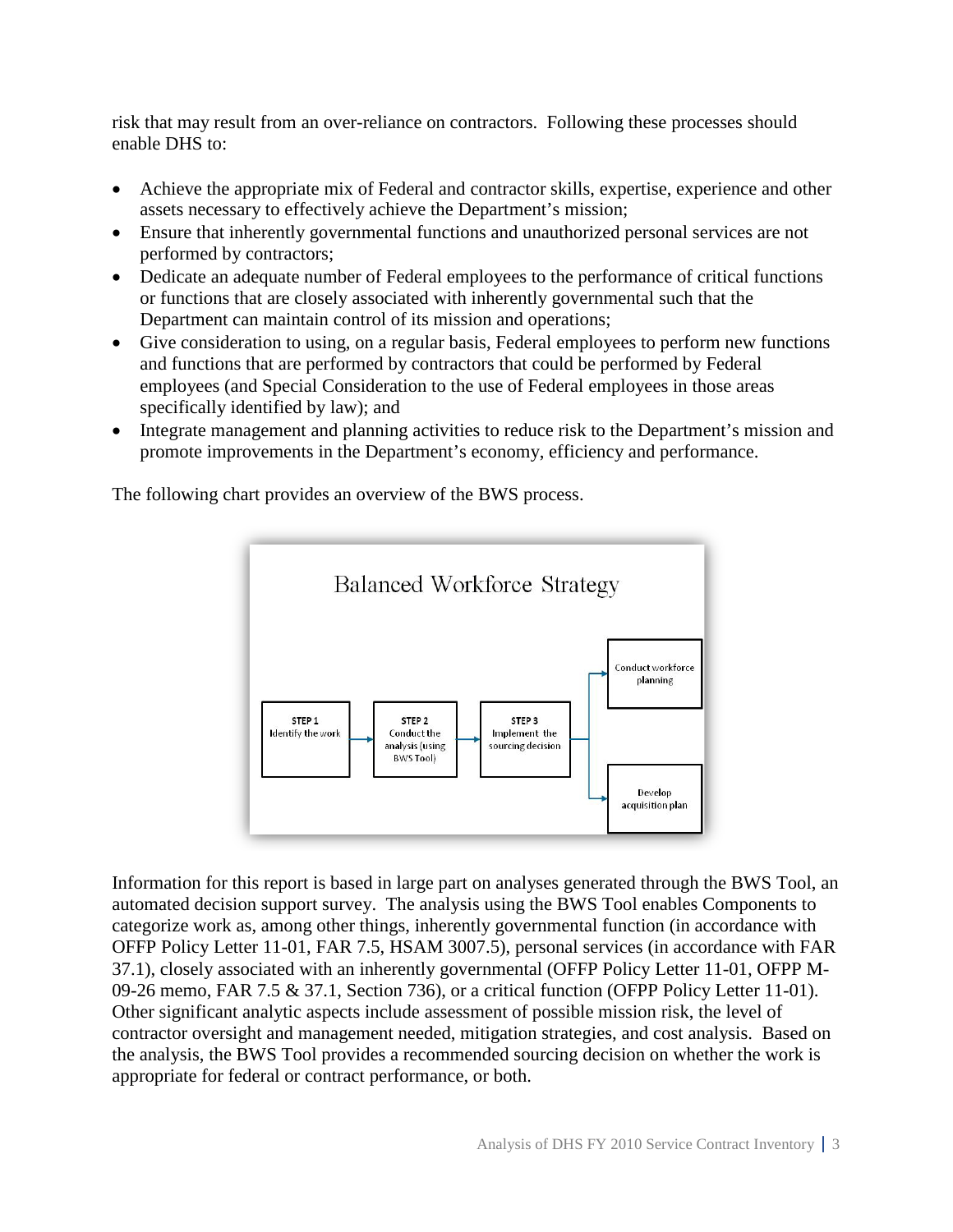## **III. Summary of Findings**

By the close of FY 2011, DHS components had completed 212 BWS contract analyses of the FY 2010 Service Contract Inventory using the BWS Tool. Of this number, 53 analyses were completed for Special Interest Function codes; of the 53 SIF contracts, 28 were approved at the Department and 25 were pending approval at the Component or the Department. (This represents 25 percent of the total number of 212 contracts analyzed.)

Of the total number of completed reviews, there were no reviews for 3 PSC codes: R405 (Operations Research and Quantitative Analysis Services), R413 (Specifications Development Services), and R421 (Technical Assistance).

For the remaining Special Interest Function codes, 408 (Program Management/Support Services) had the most contract reviews with 45 (84 percent) of the total.

Of the total analyses:

- 2 contracts identified as "Must be federal workers;"<sup>[3](#page-3-0)</sup>
- 13 contracts identified as "Should be federal workers;
- 20 contracts identified as "Temporarily contract until feasible to hire federal workers;"
- 14 contracts identified as "Should be a combination of federal workers and contractors;"
- 4 contracts identified as "Should be contractor."

These contracts (or segments of contracts) were analyzed using the BWS Tool. Using the recommendation from the BWS Tool, Component Working Groups determined whether to concur with the recommendation, concur in part, or disagree with the recommendation. In cases where a Component concurred in part or disagreed, the Component described specific risk mitigation strategies to ensure the Component was able to maintain control of its mission.

These findings described for the Special Interest Function codes were consistent with what would be expected. Given the nature of these specific PSCs, it is not surprising that the majority (49 contracts, or 92 percent) of Special Interest Function contracts undergoing review would require some level of workforce rebalancing in order to augment internal core capability so DHS could ensure control over its mission.

## **IV. Outcomes Achieved in Accordance with Section 743(e)(2)**

**In accordance with section 743(e)(2) of the 2010 Consolidated Appropriations Act, the Agency has ensured that:**

<span id="page-3-0"></span><sup>&</sup>lt;sup>3</sup> The draft OMB guidance memorandum issued in March 2010 for comment, described a category entitled "Closely Associated, Reserved." This category was included in the original BWS Tool, but is no longer included in the BWS Analysis, with the publication of the final OMB Policy Letter issued on September 12, 2011. The Policy Letter does not include this category for Closely Associated work.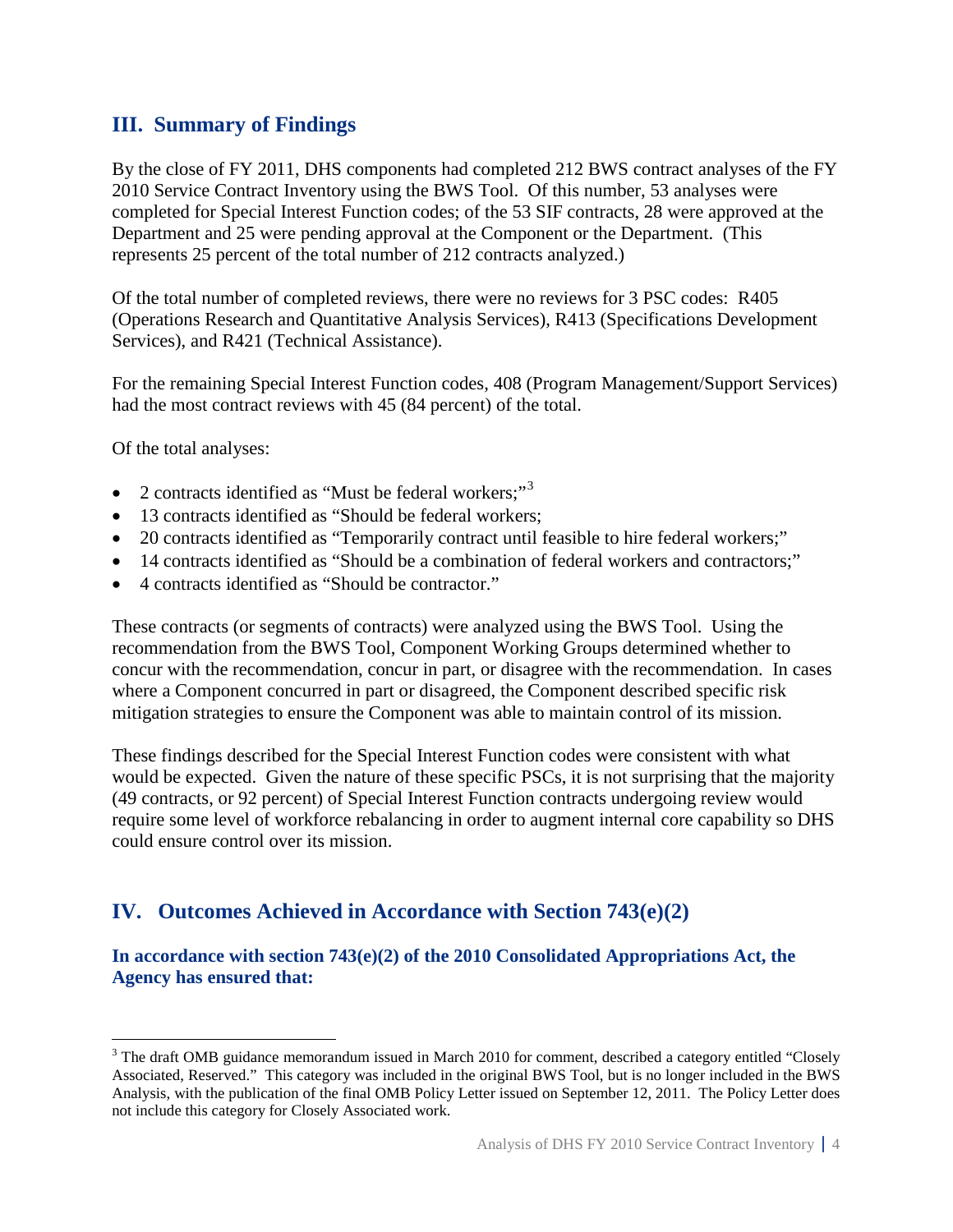*1. Each contract in the inventory that is a personal services contract has been entered into, and is being performed, in accordance with applicable laws and regulations.*

The BWS analysis of Special Interest Function contracts addresses personal services and ensures that DHS is in full compliance with FAR Part 37.104, only entering into personal services contracts that are authorized by statute. The BWS Tool requires a complete review of each contract to assess whether it may have inadvertently been used as a personal services contract, having the analyst respond to the following question:

If contracted, would this function establish an employer-employee relationship between the Federal Government and a contractor?

- o Yes (which leads to a follow-up question: There are some statutory provisions that allow the Department to obtain personal services through contract, rather than through the normal process of hiring employees through civil service appointments. Do any of the following exemptions apply to the function you are analyzing?)
- o No (which leads to the next question in the BWS Tool)
- o I need more information on "personal services contracts." (which leads to a description of Personal Services contracts)

#### *2. The agency is giving special management attention, as set forth in FAR 37.114, to functions that are closely associated with inherently governmental functions.*

DHS identified these special interest functions because these could be potentially closely associated, or were critical to ensuring control of the DHS mission. BWS analysis includes items on the BWS Tool to assess the extent to which a function might be closely associated with inherently governmental functions. Thirteen contracts were assessed to be closely associated. Once identified, Components could determine if the function should be undertaken solely by federal workers, or if greater scrutiny or an enhanced degree of oversight could be employed to ensure that the Department maintained control of its mission.

#### *3. The agency is not using contractor employees to perform inherently governmental functions.*

In DHS's review of the Special Interest Function contracts, one contract was found to have work that could be considered "inherently governmental." That contract involved 5.5 contractor work year equivalents and is in process of being transition to federal workers. A second contract, which is still pending, was also found to include inherently governmental work but this contract has not yet been awarded.

*4. The agency has specific safeguards and monitoring systems in place to ensure that work being performed by contractors has not changed or expanded during performance to become an inherently governmental function.*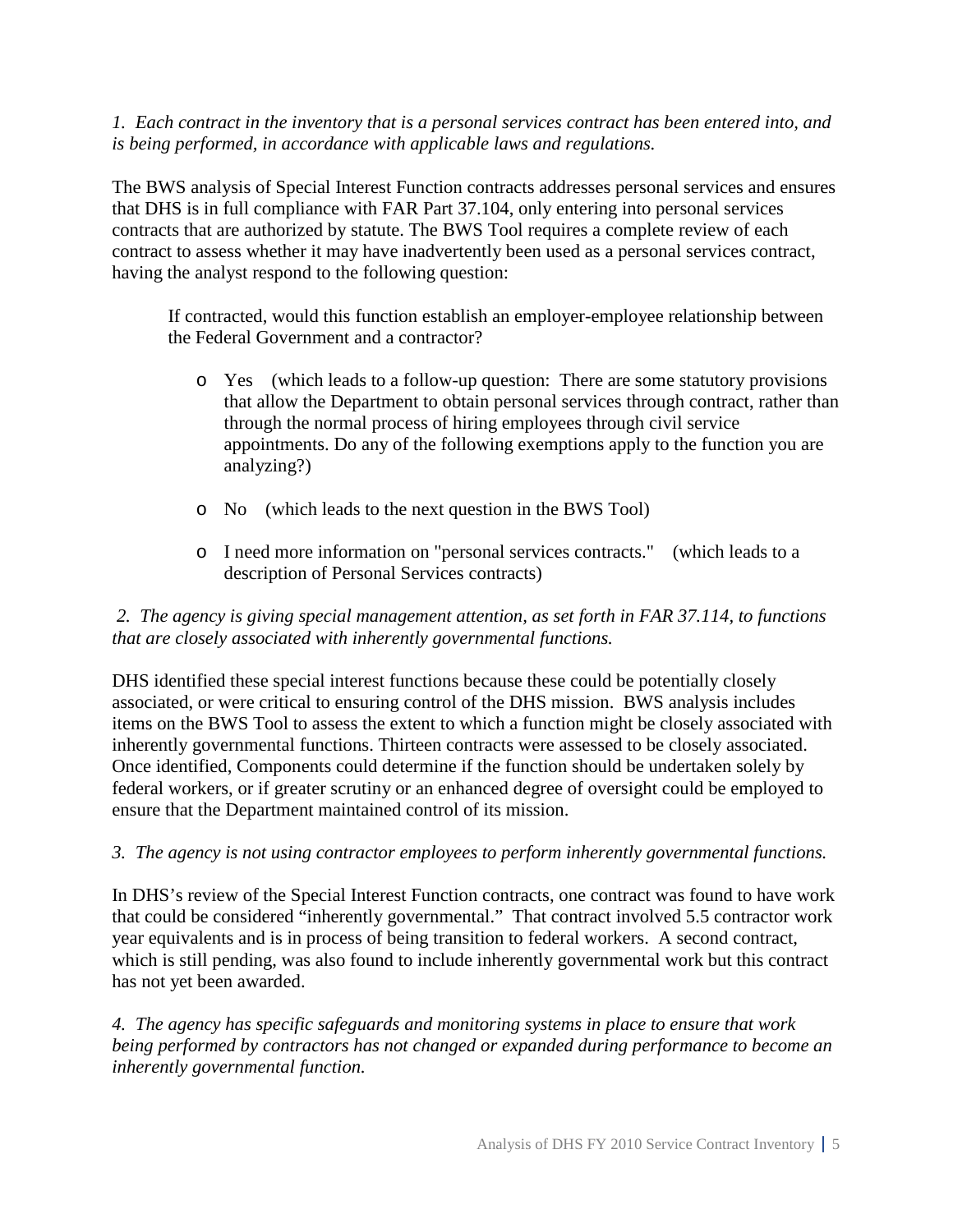DHS depends on well trained COTRs to ensure that "scope creep" does not occur during the performance of a contract. Our analysis includes an evaluation of the risk that the function will evolve into inherently governmental work. We identified four contracts with relatively high level of risk for scope creep, i.e., on a scale of 1-10, the work scored 6-10. Also, DHS is planning to institute ongoing reviews and additional internal controls in accordance with OFPP Policy Letter 11-01 to ensure that the level of oversight and management is adequate to prevent work evolving into inherently governmental work.

#### *5. The agency is not using contractor employees to perform critical functions in such a way that could affect the ability of the agency to maintain control of its mission and operations.*

The BWS Tool looks at critical functions and whether the Department has sufficient internal capability to control its mission. Items on the BWS Tool's Sufficient Internal Capability Test that address this issue include:

- Relationship of the work to the Department's mission;
- Complexity of the function;
- Extent of sufficient in-house capability to perform the function;
- Impact of contractor ceasing performance; and
- Risk of function evolving into restricted work.

By responding to these items, components can determine that contractor employees are used appropriately, enabling DHS to control its mission.

#### *6. There are sufficient internal agency resources to manage and oversee contracts effectively.*

On the BWS Tool, Components are asked directly about the number of federal workers providing oversight and management of service contracts in relation to the number of contractors. In addition, components provide information about the sufficiency of contract management through the availability of appropriately trained and experience COTRs and contract staff.

## **V. Explanation of actions taken or planned to resolve weaknesses**

Step 3 of the Balanced Workforce Strategy addresses how to implement changes to contracts, increase or strengthen federal oversight, or have current or new Federal workers assume responsibilities in order to ensure a balanced workforce. For contracts reviews that have been completed and approved by the Department, and include rebalancing changes, Components are moving forward with implementation. On a quarterly basis, the Department collects information on the specific changes planned for the upcoming quarter, and requests monthly updates from Components to track progress between quarters.

The Department has also encouraged Components to use enhanced contract oversight and modifications to statements of work (e.g., limit contractor discretion, improve quality control, and strengthen contractor reporting requirements) to address risk mitigation. As Components complete the BWS Tool, they are able to describe risk mitigation strategies to compensate for